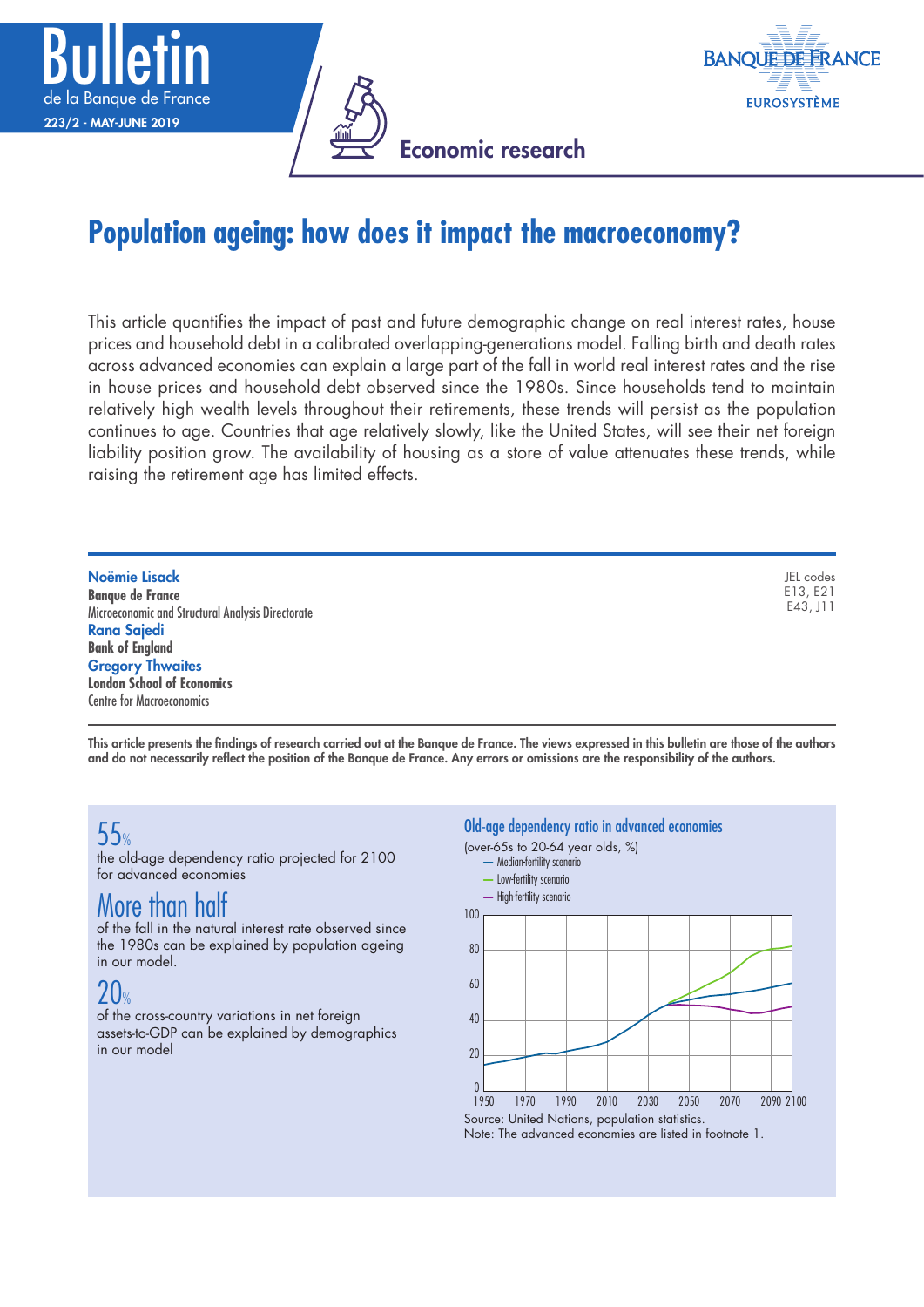





 $\overline{2}$ 

The population of advanced countries has aged rapidly over the past half-century, with life expectancy and the old-age dependency ratio having already reached unprecedented highs and projected to continue to rise for several decades. At the same time, long-term real interest rates have been on a downward trend, while house prices and household debt have risen dramatically. This paper quantifies the link between these important trends and examines the wider macroeconomic implications of demographic change using an overlapping-generations model calibrated for 23 advanced economies.

## **1 Population ageing over the past fifty years**

The old-age dependency ratio (henceforth OADR), defined as the ratio of over-65s to 20-64 year olds, is a convenient way of summarising demographic evolution. Focusing on advanced economies, $<sup>1</sup>$  the observed and</sup> United Nations' predicted OADR increases from

#### C1 Old-age dependency ratio in advanced economies

(over-65s to 20-64 year olds, %) - Median-fertility scenario Low-fertility scenario



Note: The advanced economies are listed in footnote 1.

around 15% in 1950 to over 40% in 2100 if assuming a high fertility scenario, and up to 55% in the medium-fertility scenario (see Chart 1).

An explanation often mentioned for the ageing of the population is the baby boom: as the large baby-boom cohorts grow old, the age distribution becomes skewed towards the older age groups. This is amplified by the smaller size of the younger generations entering the population as birth rates have declined. Nonetheless, being essentially a transitory phenomenon, the baby boom cannot account for the long-run trend in the OADR. Indeed, OADR predictions keep increasing once the baby-boom cohorts have faded out of the population, say after 2050. Instead, the key determinant of the rise in the OADR is increasing longevity. While a sixty year old in 1950 would not expect to live past the age of 77, by 2015 a sixty year old can expect to live until close to 85.2 By the end of the century this number rises past 90. As people face lower mortality rates later in life, and their life expectancy rises, older age groups account for a growing proportion of the total population.

## **2 Macroeconomic implications in closed economy**

To uncover the macroeconomic effects of ageing, we use the general equilibrium overlapping-generations model detailed in the box below. We introduce demographic change as observed in the data in terms of cohort size and death probabilities and we solve for the transition path of the economy, assuming perfect foresight. In this section, all advanced countries in the sample are considered as a single large, closed economy. Here, we first focus on the natural interest rate before moving on to housing prices and household debt. Further implications are discussed in Lisack et al. (2017).

<sup>1</sup> Western Europe (Austria, Belgium, Denmark, Finland, France, Germany, Greece, Iceland, Ireland, Italy, Luxembourg, Netherlands, Norway, Portugal, Spain, Sweden, Switzerland and the United Kingdom), North America (Canada and the United States), Australia, Japan, and New Zealand.

<sup>2</sup> Source: United Nations Population Statistics (life expectancy at age 60, projections based on medium-fertility scenario).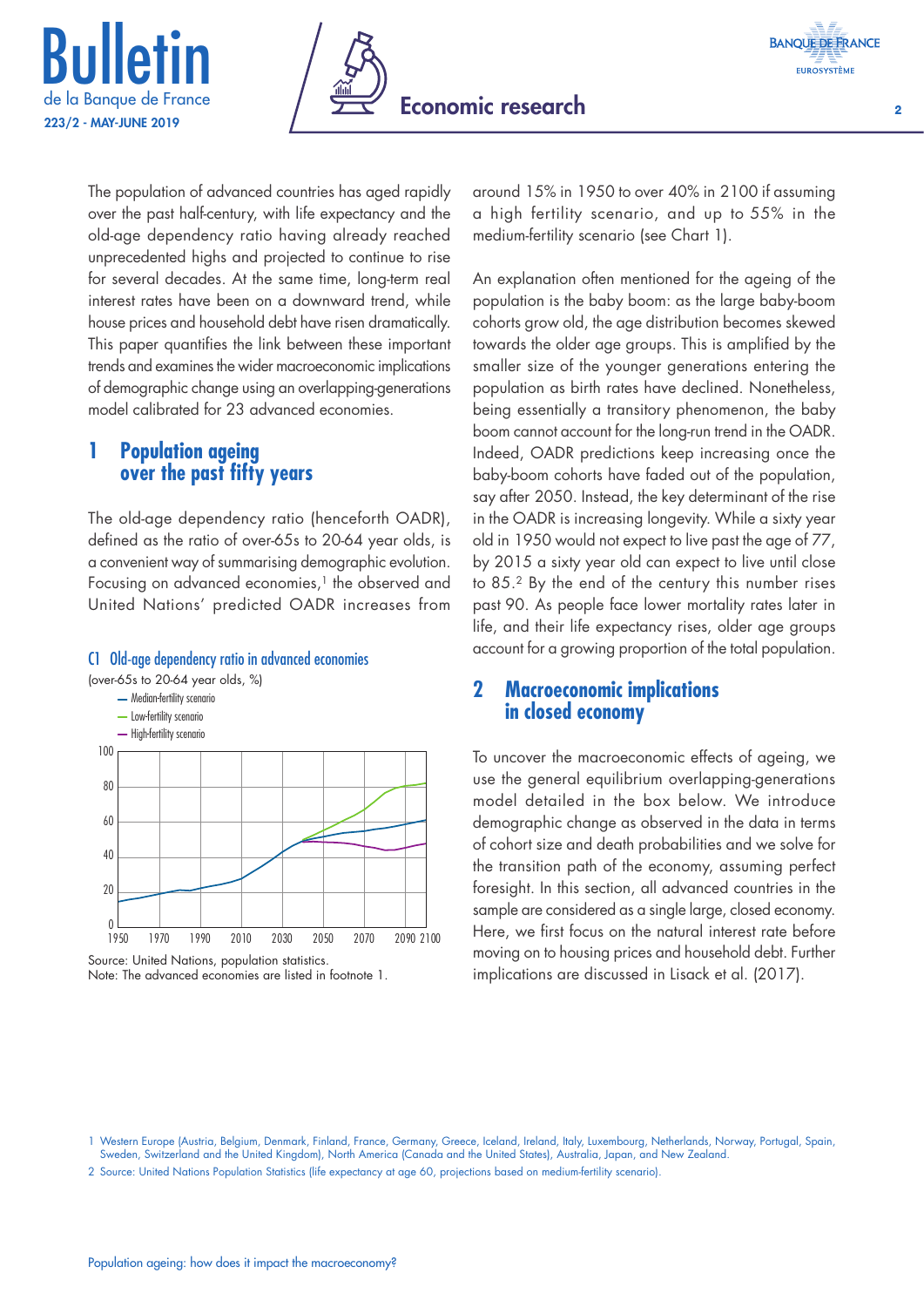





3

### Theoretical framework and calibration

We set up a general equilibrium framework including overlapping-generation households and a representative firm producing in a perfectly competitive environment.

The main characteristics of the households' problem are as follows:

- Agents enter the model at age 20 when they start working, face a probability of death at (after) each age and die with certainty at the maximum age, 90. Each period lasts 5 years and the retirement age is fixed at age 65.
- Throughout their life, agents supply labour inelastically until they retire, and gain utility from consuming, owning housing and leaving bequests for future generations. Their labour productivity changes with age exogenously.
- Agents are born without any assets, can borrow or save throughout their life and can leave bequests.
- There are a fixed number of periods when (before which) the household is able to "move house", i.e. re-optimise their housing wealth. Hence outside of these "move dates" the household has to keep its housing assets fixed. The "move dates" correspond to ages 20, 40 and 70. We assume that agents are born without any housing wealth, and do not leave any housing wealth when they die.

The representative firm hires labour and rents capital in order to produce the homogeneous good used for both consumption and investment. Capital is financed from the households' savings and depreciates at a constant rate every period. Since we are in a perfect competition environment, the firm earns zero profit in equilibrium.

Housing supply is fixed in per capita terms, meaning that the stock of housing is growing with the population.

Since the population may grow over time, the model is stationary in per capita terms. At each time period, the equilibrium on the capital, labour, housing and goods markets is ensured by adjusting their respective prices: interest rate, wage and housing prices relative to the price of the good taken as the numeraire.

We calibrate the household preference parameters so as to match the evolution of labour productivity, housing wealth and net worth over the life cycle. Given the limited data availability for the broad sample of countries and the time period we consider, we use United States data and calibrate household preferences symmetrically in all countries (because we are including only developed economies, this is a reasonable enough approximation). We target average life-cycle patterns reported in the Survey of Consumer Finance over the years 1989-2013, corresponding to the "wage income" for productivity, "primary residence" and "other residential real estate" for housing and "net worth" for financial assets. On the macroeconomic side, we take three aggregate variables as targets: the real interest rate, housing wealth-to-GDP and debt-to-GDP. In order to allow the model to determine the evolution of these variables over the last few decades, we target their average value in the 1970s.

We introduce demographic variables via two channels: (i) the size of each successive cohort; (ii) the death probabilities faced by households in each cohort at each age. Using data from the United Nations population statistics, we set these two series so as to match the evolution of the age structure of the population from the 1950s, and projected until 2100. Specifically, we set the cohort growth rate as the relative size of consecutive 20-24 year old cohorts over time. We then set the death probabilities to match the observed evolution of each cohort throughout their life, meaning that the rate of decline in the size of a given cohort from one period to the next is taken to be the death rate.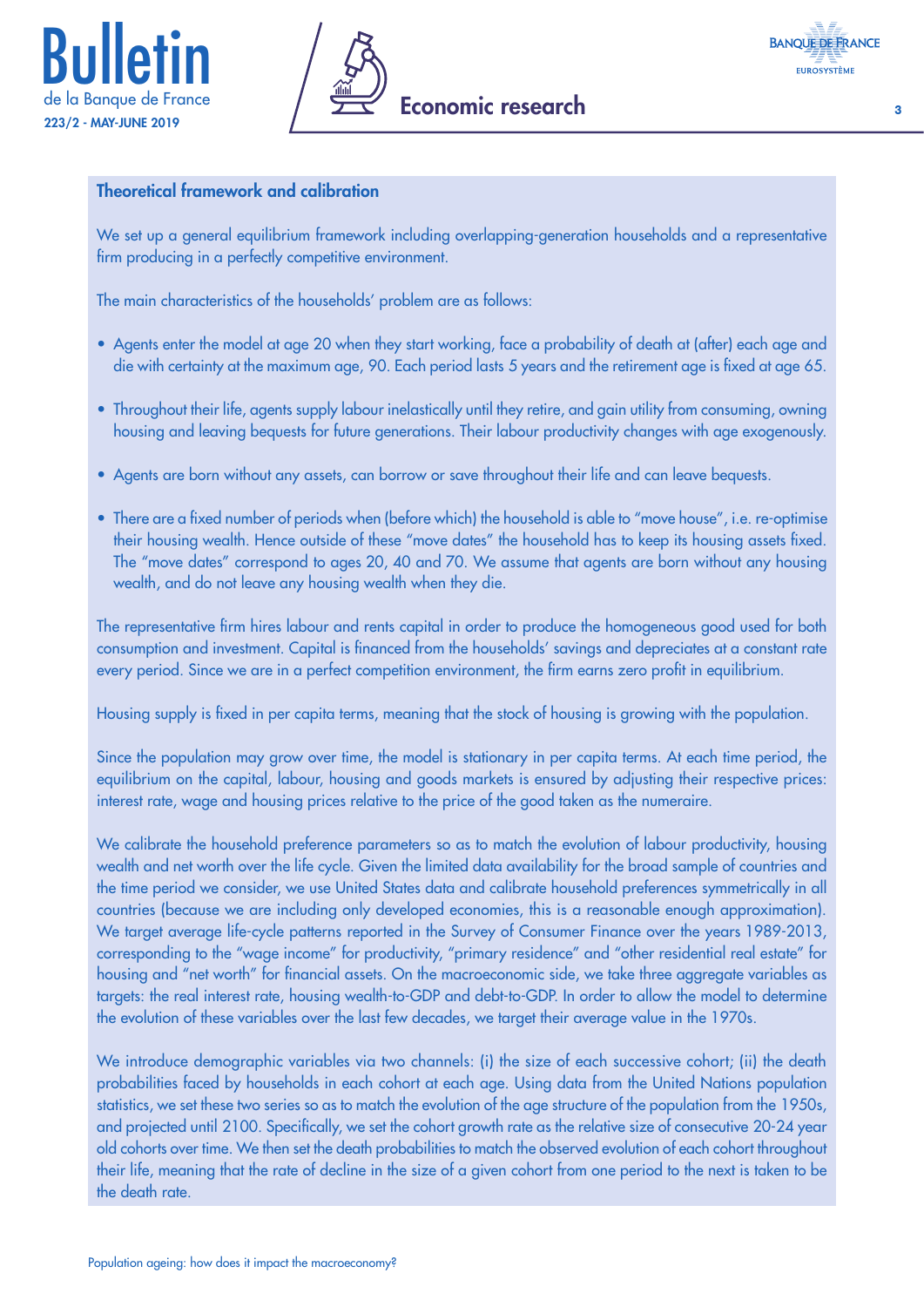





4

## A decrease in the natural interest rate

Our framework considers only the risk-free interest rate, as opposed for instance to Marx et al. (2017) who examine the evolution of both the risk-free rate and the risk premium. We compare the main outcome of our model, namely the natural real interest rate – the interest rate consistent with constant inflation and a closed output gap – to two empirical counterparts (see Chart 2): the world real interest rate as estimated by Rachel and Smith (2017) and the model-based estimates of the natural interest rate from Holston et al. (2017). Because they take into account additional, potentially shorter-term factors than the demographic trends included in our model, these measures of realised interest rates are clearly more volatile than the natural interest rate that comes out of our model.

In the model, the annual interest rate is decreasing by 157 basis points (bps) between 1980 and 2015, and is forecast to decrease by a further 76 bps by 2100. Compared to measures of the natural interest rate evolution between 1980 and 2015 obtained from the data, demographics are able to replicate 75% of the

### C2 Real interest rate in advanced economies



Note: The advanced economies included in the model are listed in footnote 1. Holston et al. (2017) shows the average of the results for the United States, the United Kingdom, Canada and the Euro Area.

roughly 210 bps drop estimated by Holston et al. (2017), and around 45% of the fall in the Rachel and Smith (2017) measure.

The key mechanism triggered by the demographic transition is the following. First, households anticipate that they will live longer and spend more time in retirement. They are therefore willing to transfer more of their income during working life to the future, in order to smooth their consumption.3 Second, the slower population growth and increased longevity imply that older households make up a larger share of the total population alive at each period. These two changes both increase the level of aggregate savings-to-GDP over time. To keep the capital market balanced given this higher capital supply, the interest rate decreases. In the transition path, it is still possible to see the transitory impact of the baby boom, slowing down the interest rate decrease in the 1990s and accelerating it between 2010 and 2040. However, in the long run, the main driver behind the transition path is the persistent increase in life expectancy.

Unsurprisingly, demographic change alone cannot explain the whole interest rate fall since 1980 which leaves room for other, possibly more transitory, explanations of the current low level of interest rates. Yet, the demographic changes themselves do not reverse, and leave the economy with a permanently lower natural interest rate, as highlighted by the slowly decreasing trend in interest rates after 2030.

## Higher housing prices

Our theoretical set-up has the advantage of including housing, thus allowing for a diagnostic on the impact of ageing on housing wealth and housing prices. Households directly derive utility from housing, but housing also serves a second purpose, as households can use it as an additional way of transferring wealth over time, in that it is durable and can be sold to fund consumption and bequests. As the interest rate falls, the user cost of housing falls, and so demand for housing rises. This pushes up housing prices

3 There are no pensions in the model. Including a fully funded pension system would preserve the impact of ageing on aggregate savings, with pension savings supplied by pension funds instead of being directly supplied by households. Including a pay-as-you-go system, by redistributing from workers towards retirees via contemporaneous transfers, could reduce incentives to save in anticipation of retirement. It would however not suppress the increase of savings due to ageing, as households tend to top up their pension via private savings.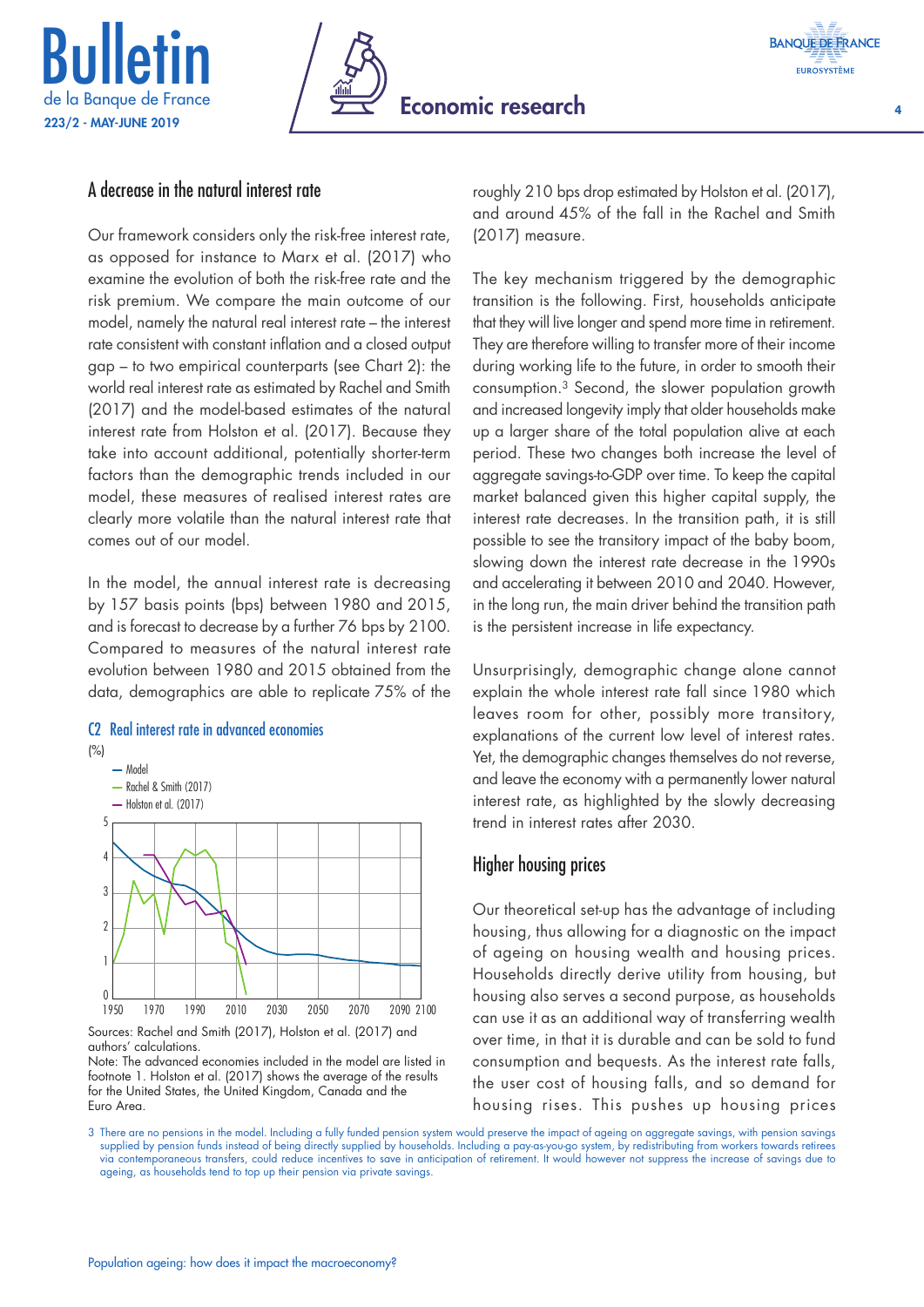



5



#### C3 Real house prices in advanced economies

Sources: BIS and authors' calculations. Note: The advanced economies included in the model are listed in footnote 1. BIS data are available for Canada, Germany, Italy, Japan, the United Kingdom and the United States.

(see Chart 3) and increases the housing wealth-to-GDP ratio. In fact, demographic change is able to replicate 85% of the observed increase in real house prices.

#### Larger household debt-to-GDP

To be able to afford the more expensive housing assets, young households have to borrow more, and so the rising house price contributes to the rising household-debt-to-GDP ratio (see Chart 4). The lower interest rate also has a similar effect as it encourages more borrowing by the young, raising net household



#### C4 Household debt-to-GDP in advanced economies

Sources: BIS and authors' calculations.

Note: The advanced economies included in the model are listed in footnote 1. BIS data are available for Canada, Germany, Italy, Japan, the United Kingdom and the United States.

debt-to-GDP. Although this pushes down on aggregate savings-to-GDP, it is not strong enough to compensate the increase in savings implied by the change in the structure of the population, hence the increase in aggregate savings and decrease in interest rate along the transition path.

## **3 From relative ageing speed to net foreign assets**

So far we have considered the group of advanced economies as one large closed economy, and looked at the effects of demographic trends at the aggregate population level. While an ageing population is common to all these countries, different countries within this group are ageing at different speeds. For instance, Japan and Germany are ageing much faster than the aggregate, while Australia and the United States are ageing more slowly. The ageing pace in France is fairly close to the advanced-economies average.

To understand the implications of demographic change in terms of capital flows, we amend the model described in the above box and consider each country in our sample as a small open economy trading on fully integrated global capital markets. In other words, each country takes as given the global real interest rate that arises in the aggregate. There is, however, no market-clearing condition for the domestic capital markets, implying that household savings can be above or below the capital demanded by firms. This discrepancy between domestic savings and domestic capital gives rise to a non-zero net foreign asset (NFA) position for the domestic economy. In particular, if domestic savings are higher than domestic capital, then domestic households must place their savings into capital abroad. Conversely, if domestic capital is higher than domestic savings, some of the domestic capital must be owned by foreign households.

Consider a country such as Australia, which is ageing more slowly than the average. There, demographic trends are putting less upward pressure on savings, and hence the global real interest rate is below the interest rate that would arise were Australia a closed economy. In other words, the savings of domestic households in Australia is below the desired capital level of Australian firms. This translates to a negative NFA position for